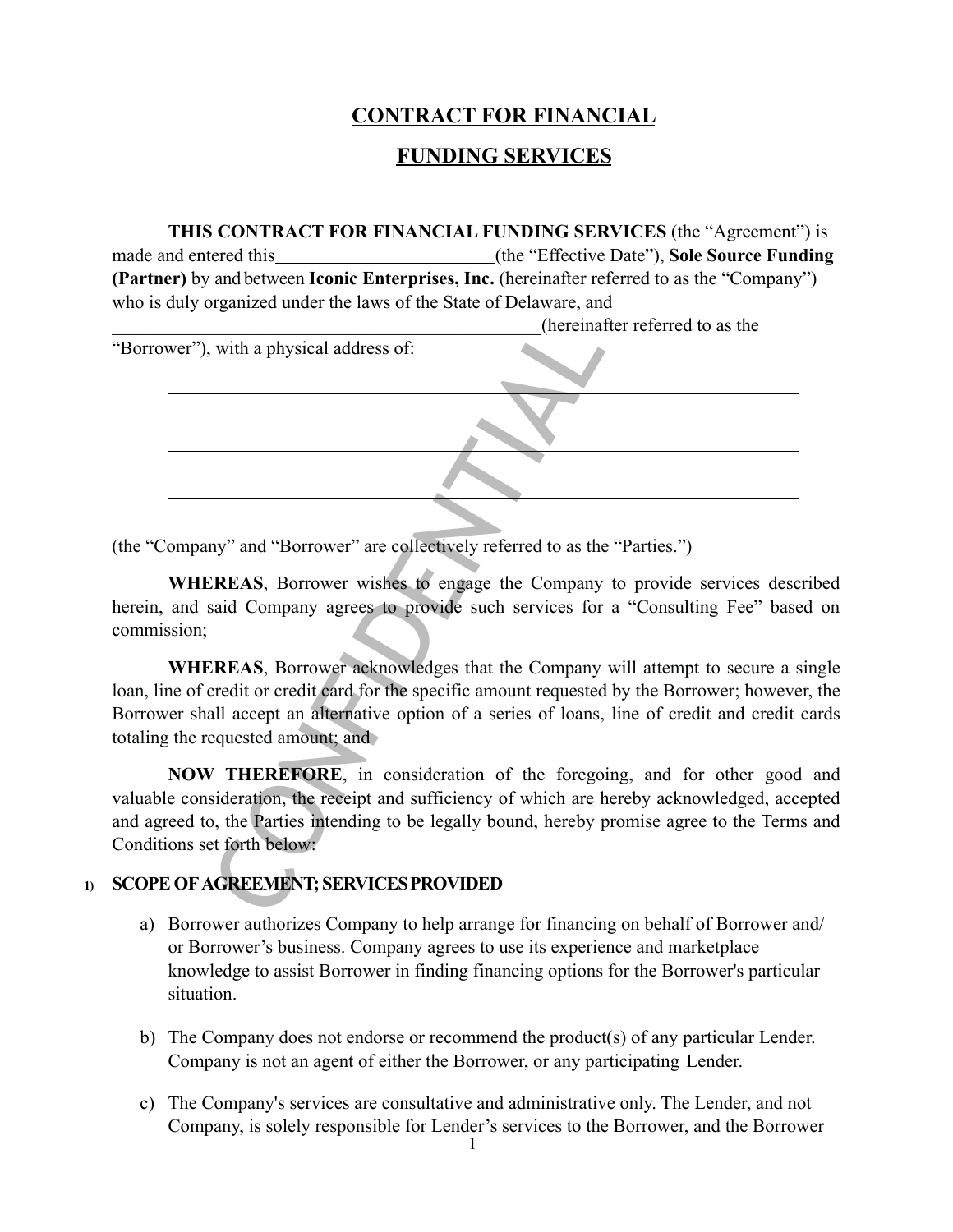agrees that the Company shall not be liable for any damages or costs of any type arising out of or in any way connected with Borrower's services through Lender.

- d) The Company does not guarantee acceptance into any particular loan program or specific loan terms or conditions with any participating Lender; loan approval standards are established and maintained solely by an individual Lender(s), likewise, Company does not guarantee that the loan terms or rates offered and made available by the participating Lender(s) through this agreement are the best terms or lowest rates available in the market.
- e) The Company is not a lender and does not make loans or credit decisions in connection with loans. Unless expressly stated in writing, nothing contained herein shall constitute an offer or promise for a loan commitment or interest rate lock in agreement.
- f) By providing Company with the Borrower's information and/or submitting a loan request, the Borrower gives Company permission to apply in the Borrower's name for loans, lines of credit and/or credit cards for the Borrower, for the sole benefit of the borrower and to make recorded calls to remind the Borrower of any deadlines or issues in connection with the Borrower's loan request.
- g) Borrower also authorizes Company to view consumer credit reports if needed and verify other credit information, including past and present references. It is understood that a copy of this contract will also serve as such authorization.

#### **2) TERM**

Company is not a lender and does not make loans or company is not a lender and does not make loans or cloans. Unless expressly stated in writing, nothing coffer or promise for a loan commitment or interest rate oviding Com This Agreement commences as of the Effective Date, and will continue to remain in effect for 180 days or until final invoice is paid. Company will notify Borrower of final invoice. During such time, the Borrower agrees not to circumvent the Company by subsequently applying on own for any new loan, line of credit and credit card or to modify an existing loan, line of credit or credit card, made between Borrower and any recommended lending partner, regardless of prior relationships or accounts with the lender. This Agreement may be renewed or extended for any period as may be agreed by the Parties.

#### **3) COMPENSATION FOR SERVICE**

- a) Borrowers agree to pay Company compensation for any new loan, line of credit and credit card modification to an existing loan proceeds made between Borrower and any recommended lending partner, regardless of prior relationships or accounts with the lender.
- b) The Borrower acknowledges that the Consulting Fee for the Company's services is offered on a contingency basis, with no fee due unless the Borrower receives funding.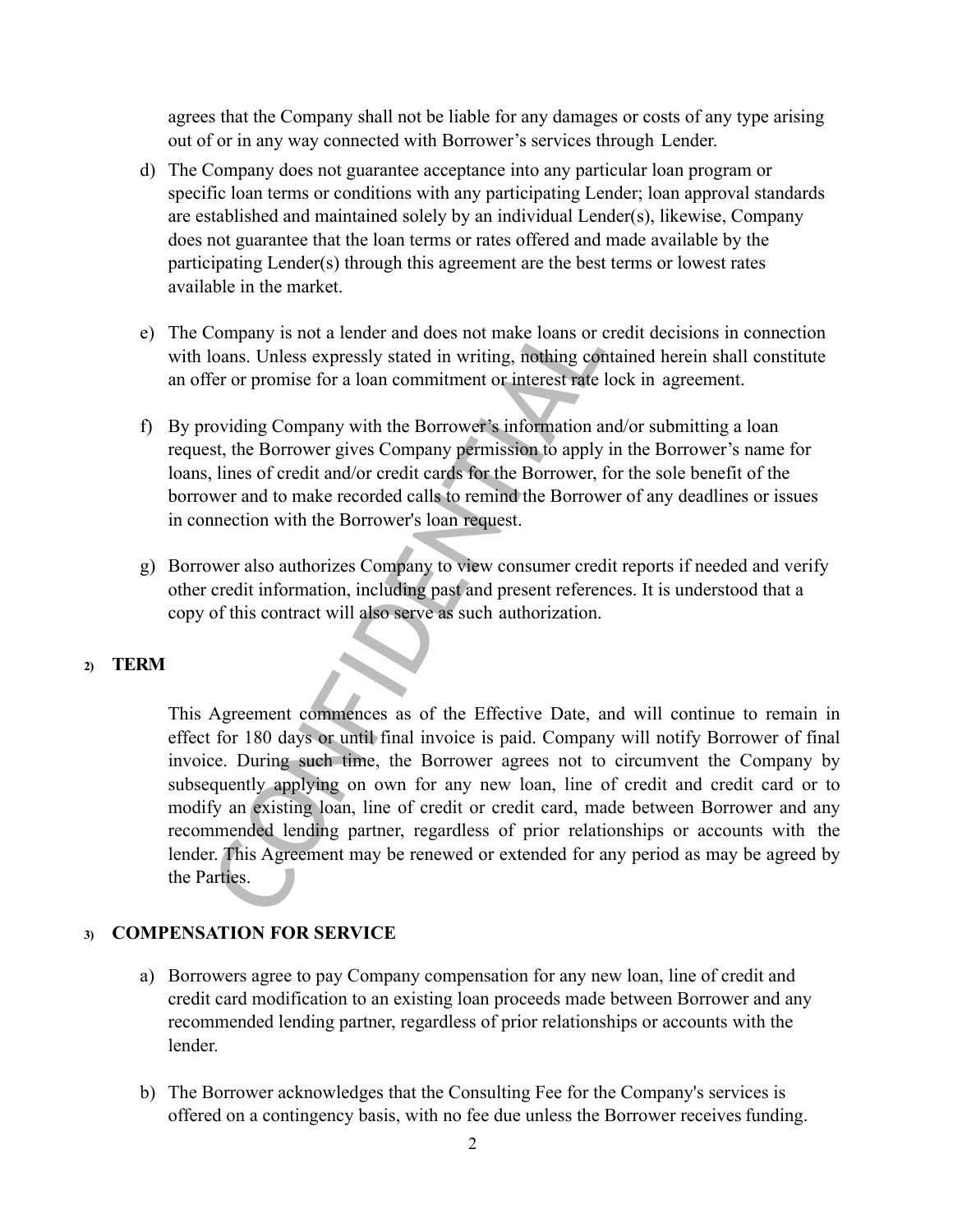- c) The Borrower agrees to pay the Company a consulting fee equal to 15% of the total funded loan amount within 24 hours of receipt of funding.
- d) In the event payment under this agreement is not made at the time and in the manner required, the undersigned agrees to pay interest, all costs of collection, including attorney fees, court costs, including charges and collection agency fees.
- e) Interest at the rate of 1 1/2% per month (18% per annum) will be charged on all past due balances. In the event the account is delinquent and satisfactory arrangements have not been made for payment, all legal fees, attorney fees, court costs, including charges and collection agency fee of up to 35 % of the balance assigned, with or without suit.
- f) If payment is not received within the proper time frame, client understands that loans/ credit lines will be shut down and sent to collections, with entire balance being due along with appropriate collection fees. Client understands such activity will be reported to all credit bureaus.
- g) Client also agrees to a consent to judgement for any or all consulting fee that is not paid (15% of total funded loans).

Borrower's Signature

## **4) LIMITED WARRANTY**

From the about the same of the balance assigned<br>
anade for payment, all legal fees, attorney fees, court<br>
tion agency fee of up to 35 % of the balance assigned<br>
the vith appropriate collection fees. Client understands<br>
cre The Company shall render services under this Agreement in a diligent manner. No other warranty is expressed or implied regarding Company's services, recommendation, or consultation, including, but not limited to Company or lender performance. The Company does not guarantee acceptance into any particular loan program or specific loan terms or conditions with any participating lender; loan approval standards are established and maintained solely by an individual lender; likewise, the Company does not guarantee the loan terms or rates offered and made available by the participating lender through this Agreement are the best terms or lowest rates available. Borrower understands nothing contained herein shall constitute an offer or promise for a loan commitment or interest rate lock-in.

#### **5) LIMITED LIABILITY**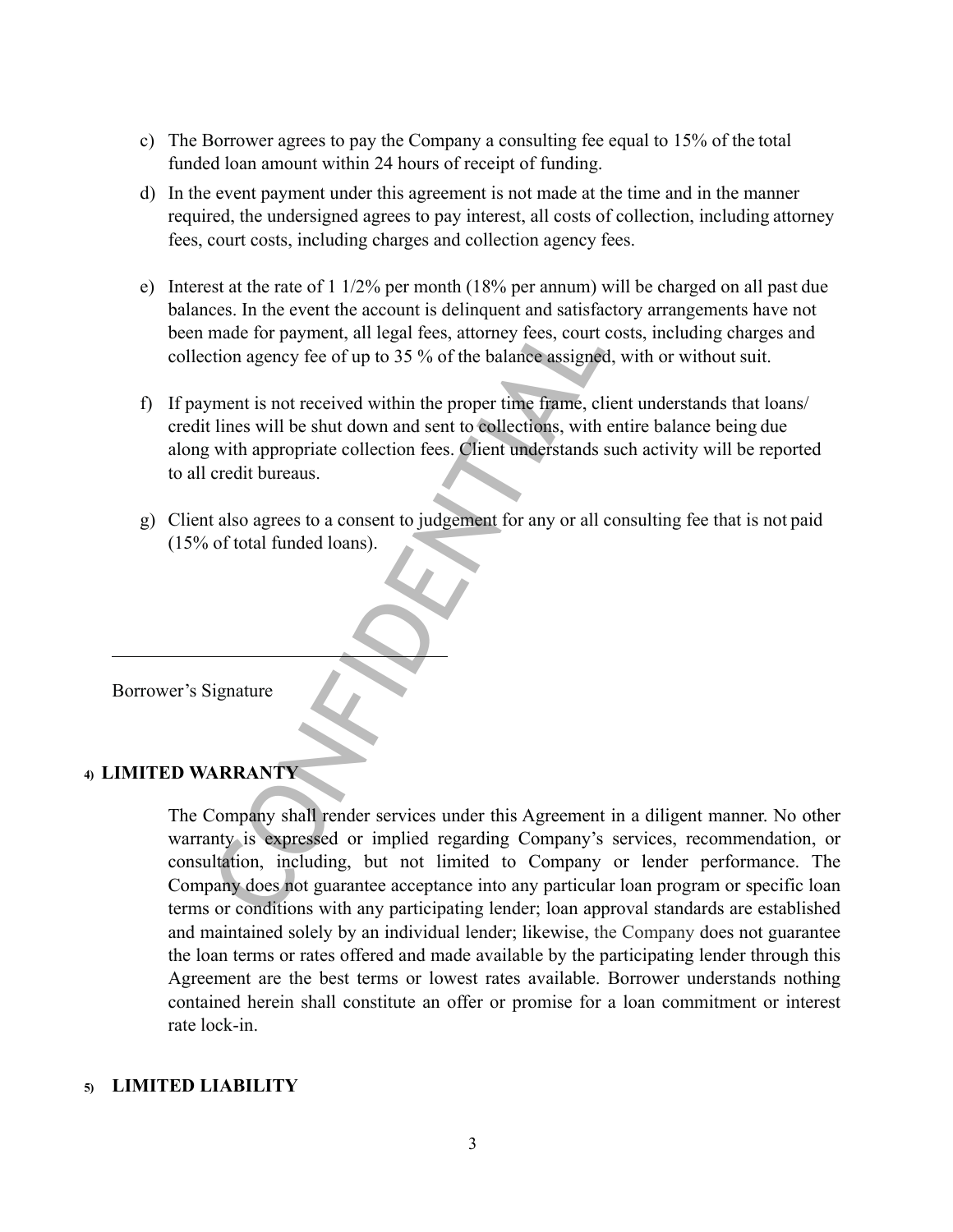The Parties agree that the Company shall not be liable for lost product, lost profit, or any other incidental or consequential damages which may result from the Company or associated lender services, recommendations, or consultations under this Agreement.

The Company is not an agent of the Borrower or any participating Lender. Each specific lender is solely responsible for its services to the Borrower, and the Borrower agrees that

The Company holds no liability for damages or costs of any type arising out of or in any way connected with the use of The Company's services or any lender associated with The Company Borrower agrees any lender considering a loan request may retain any loan request form or communications of the Borrower, whether or not the Borrower is approved or not approved for a loan.

Borrower acknowledges The Company is not liable for any decrease in FICO scores or credit ratings during the application process. The Company and its lenders have the right to pull consumer credit reports and verify information in order to provide an accurate assessment of the financial loan request. By submitting a signed financial loan request, the Borrower agrees and provides an expressed invitation to each lender and its financial loan officers interested in making contact with the Borrower by telephone, text, or email at the contact information the Borrower provided, so the lenders may assist the financial transaction. Borrower agrees The Company and its lenders may record calls in connection with the financial loan request.

#### **6) FORCE MAJEURE**

Example 2012 and the Borrower and the Horse and the transfer and the transmit set form or communications of the Borrower, where or a ratings during the application process. The Compann II consumer credit reports and verify The definition of "Force Majeure" within this Agreement, also known as, "Event of Force Majeure" means an event beyond the control of the Contractor and the Client, which prevents a Party from complying with any ofits obligations under this Agreement, including but not limited to an act of God such as, but not limited to, fires, explosions, earthquakes, drought, tidal waves and floods; war, hostilities (whether war be declared or not), invasion, act of foreign enemies, mobilization, requisition, or embargo; rebellion, revolution, insurrection, or military or usurped power, or civil war; contamination by radio-activity from any nuclear fuel, or from any nuclear waste from the combustion of nuclear fuel, radioactive toxic explosive, or other hazardous properties of any explosive nuclear assembly or nuclear component of such assembly; riot, commotion, strikes, go slows, lock outs or disorder; or acts or threats of terrorism.

Neither the Company nor the Borrower shall be considered in breach of this Agreement to the extent that performance of their respective obligations (excluding payment obligations) is prevented by an Event of Force Majeure that arises after the Effective Date. The Party (the "Affected Party") prevented from carrying out its obligations hereunder shall provide notice to the other Party of an Event of Force Majeure upon it being foreseen by, or becoming known to, the Affected Party.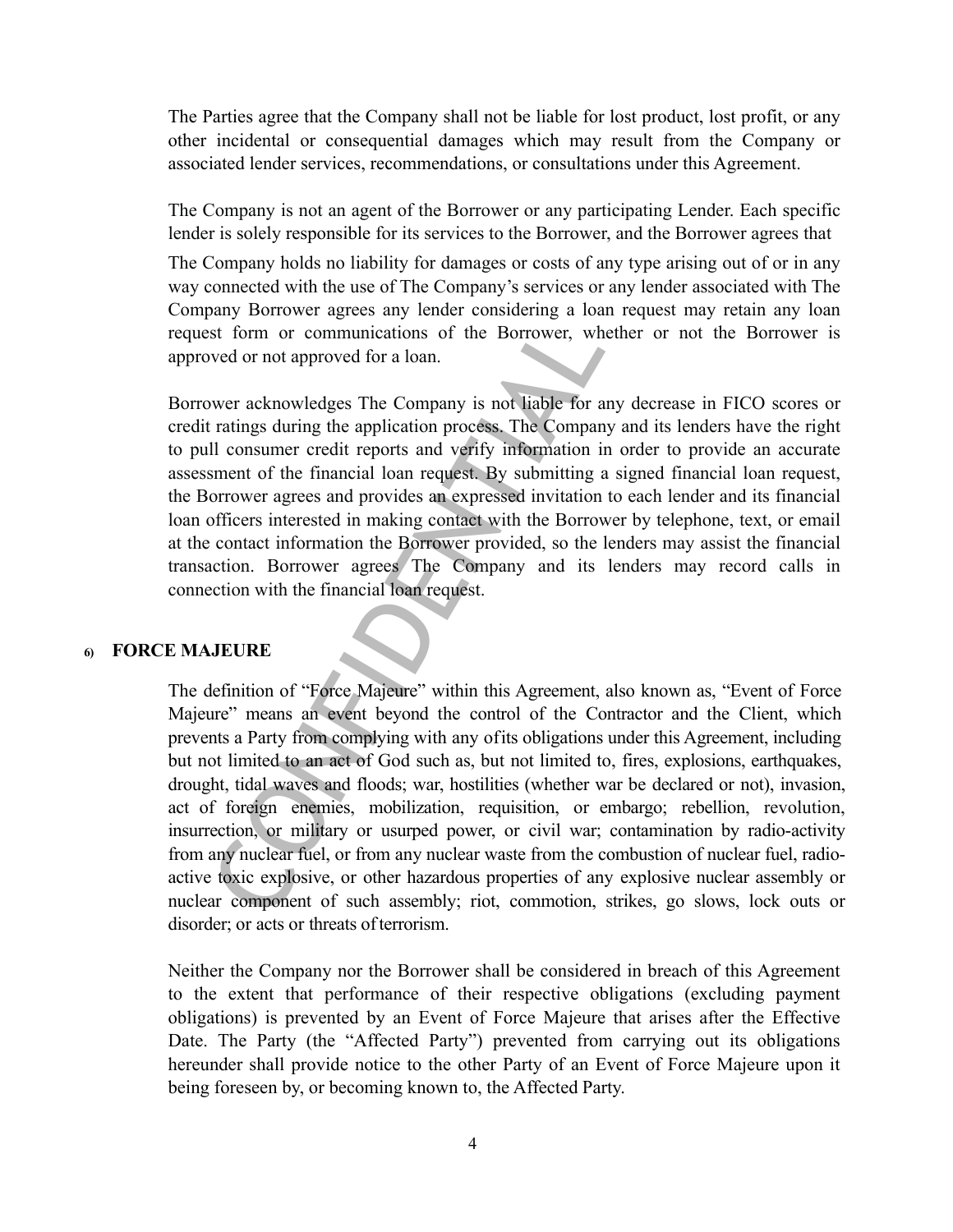## **7) INTEREST RATES**

Borrower understands loan, line of credit, or credit card interest rates vary to be determined by the lender and based on the Borrower's credit score and credit reports. The Company has no control over interest rates and the above information is for informational purposes only and holds no guarantee or promise of an actual interest rate to be offered by any Lender.

## **8) LIMITED POWER OF ATTORNEY**

Company is not a direct financial lender. Borrow<br>homy to coordinate a financial plan and payment sch<br>tormey to represent the Borrower by electronically, we<br>mancial loan application and verification process. It<br>and does not The Company is not a direct financial lender. Borrower agrees and authorizes The Company to coordinate a financial plan and payment schedule utilizing a limited Power of Attorney to represent the Borrower by electronically, verbal or written means regarding the financial loan application and verification process. Iconic Enterprises, Inc. is not a lender and does not make credit decisions in connection with loans.

The Borrower hereby does grant a limited and specific power of attorney to Company as "Attorney-in-Fact." The Attorney-in-Fact shall act on behalf of the Borrowers as if the Borrower was personally present, with the respect to the following matters:

- 1) To the extent permitted by the law to act through an agent;
- 2) To obtain any and all forms the Attorney-in-Fact may deem necessary for the effective representation of my interest in this matter;
- 3) Make applications for Loans, lines of credit and/or credit cards (and any other credit instruments);
- 4) Processing and accepting loans, line or credit and/or credit cards (and any other credit instruments); applications for Borrower and for Borrower's sole benefit; and accepting terms and etc from lender.
- 5) To create an email account for application correspondence with lender(s) on Borrower's behalf.
- 6) To request and receive any and all documents that are alleged or claimed to be the Borrowers responsibility and to sign on the Borrowers behalf for the completion of business described herein.

The Attorney-in-Fact shall terminate upon:

- a) Resolution of the above referenced matter and upon payment of all fees in their entirety;
- b) If the Grantor does not wish to be represented any longer; and/or
- c) If the Attorney-in-Fact does not wish to represent the Grantor any longer.

#### Borrower's Signature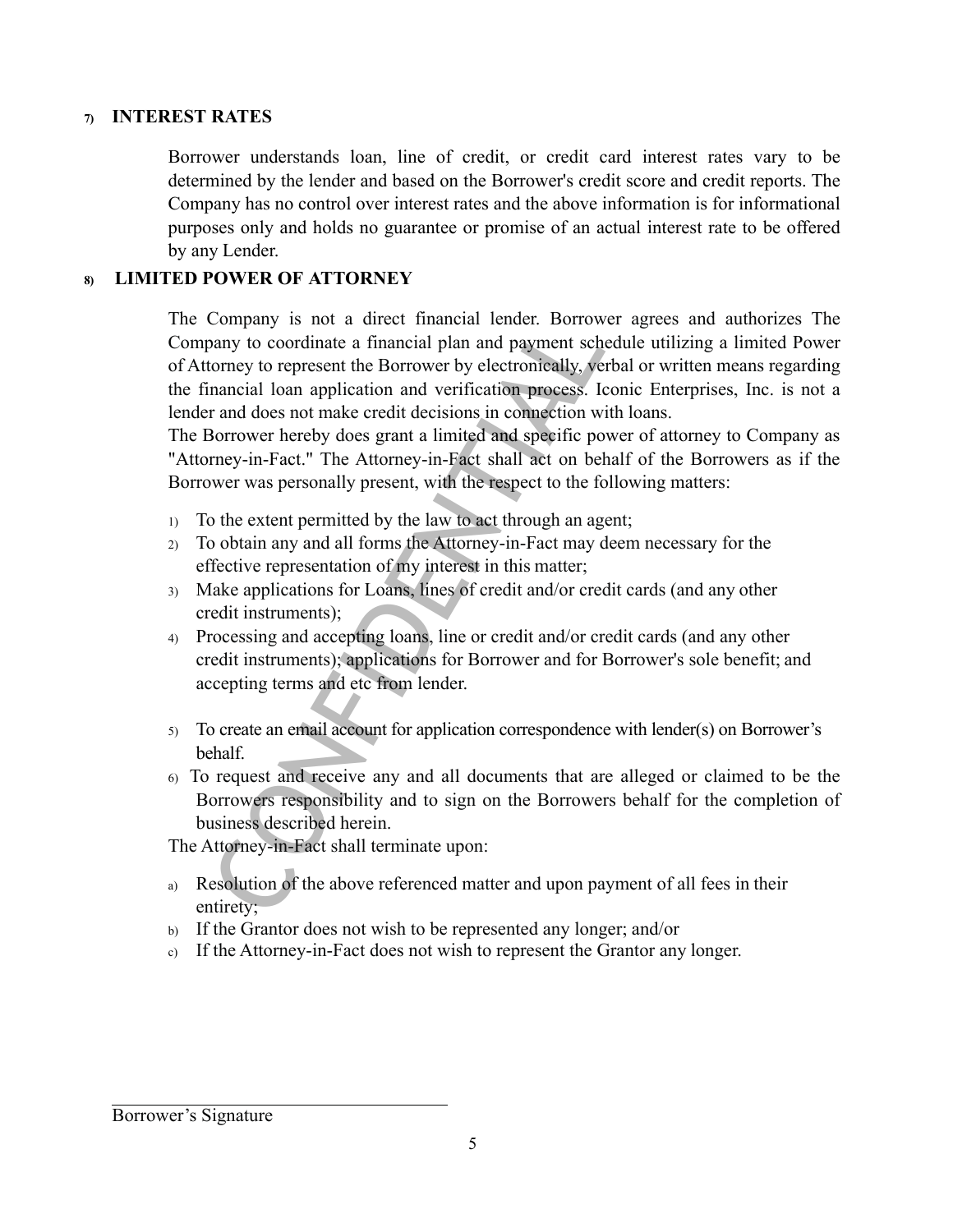#### **9) OTHER TERMS AND CONDITIONS**

We cannot guarantee that you will be approved for any specific amount, and the consulting fee will only be due on the amount approved, not the amount quoted.

Installment loans usually do not exceed \$100,000 each and will average less. Lines of credit and credit cards usually do not exceed \$50,000 each and will average less. Several credit applications may be submitted in order to achieve your total requested financing amount. Each credit application will result in a new inquiry on your personal credit report(s) because each lender will need to obtain your personal credit report(s) in order to underwrite your credit application.

The consulting fee is not contingent on your subsequent acceptance, need or lack thereof for the financing and, as such, you may not cancel withdraw intentionally, or fail to follow through on a credit application to any lender to include those with which you already have an existing relationship.

and credit cards usually do not exceed \$50,000 eact<br>applications may be submitted in order to achieve<br>nt. Each credit application will result in a new in<br>t(s) because each lender will need to obtain your pers<br>write your cr If a credit application for unsecured financing is submitted without our written authorization, you hereby agree that such credit application will be treated the same way as a credit application submitted by us, with the exception that the submission date will be considered to be the same as the date the lender placed an inquiry on your credit report. You hereby authorize us to obtain your personal and business credit reports for purposes of reviewing and or collecting on your account. Borrower agrees and understands that the Company is not responsible or liable for any credit line limits that are suspended, closed or reduced from the initial funding amount.

Borrower acknowledges and confirms that any and all information that he/she provides the Company is truthful, accurate and correct. If such information changes, Borrower is obligated to notify the Company of those changes.

Borrower acknowledges that it has consulted with legal counsel regarding the terms of this Agreement or has opted to waive his/her right to seek such counsel.

#### **a) DEFINITIONS:**

- i) Consulting Fee: Fee paid to Company for the expert review, advice, preparation and submission of Borrower's credit application(s).
- ii) Funded: Funds have been made available toyou.
- iii) Trade lines: Active open accounts on your personal creditreport.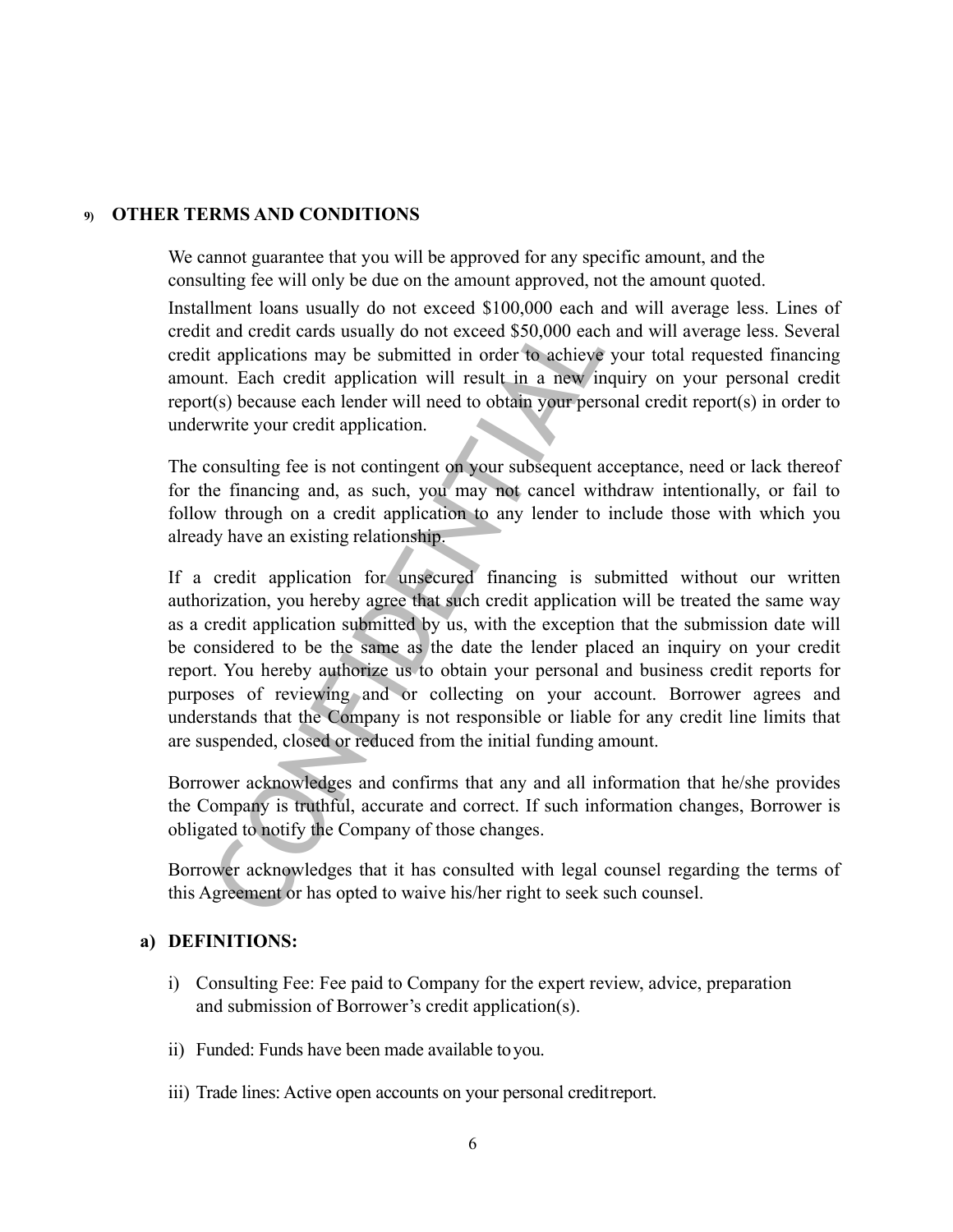- iv) Lender: Any party that extends credit to Borrower to include but not limited to Banks, Credit Unions, P2P lending, hedge funds, individual investors.
- v) Client: Also referred to as Borrower, is person being consulted by the Company and applying for funding.

## **b) GOVERNING LAW**

This Agreement shall be governed by, construed, and enforced in accordance with the laws of United States of America and the State of Delaware. By utilizing our services you consent to this Agreement and consent to being subject to the laws of United States of America and the State of Delaware, regardless, of your physical location. If for any reason a court of competent jurisdiction finds any provision or portion of the Agreement to be unenforceable, the remainder of the terms and conditions shall continue to be in full force and effect.

#### **c) ARBITRATION**

Any dispute or claim arising out of or relating to this Agreement shall be settled by Arbitration in the State of Connecticut with said Arbitration location at the sole discretion of the Company. The Parties shall share equally (50%) all fees and costs, subject to feeshifting in favor of the prevailing party. All decisions of the arbitrator shall be final, binding, and conclusive on all parties. Judgment may be entered upon any such decision in accordance with applicable law in any court having jurisdiction.

consent to this Agreement and consent to being subsorption of America and the State of Delaware, regardless by reason a court of competent jurisdiction finds a ement to be unenforceable, the remainder of the une to be in f Any claim or controversy arising out of or relating to the use of this Agreement, to the goods or services provided by the Company, or to any acts or omissions for which you may contend the Company is liable ("Dispute"), shall be finally, and exclusively, settled by arbitration. The arbitration shall be held before one arbitrator under the commercial arbitration rules of the American Arbitration Association ("AAA") in force at that time. The arbitrator shall be selected pursuant to the AAA rules.

THIS AGREEMENT PROVIDES THAT ALL DISPUTES BETWEEN THE BORROWER AND THE COMPANY WILL BE RESOLVED BY BINDING ARBITRATION. BY SIGNING THIS AGREEMENT, THE BORROWER THUS GIVES UP ANY RIGHT TO GO TO COURT TO ASSERT OR DEFEND ANY RIGHTS. THE BORROWER ALSO GIVES UP ANY RIGHT TO PARTICIPATE IN OR BRING CLASS ACTIONS. THE BORROWER'S RIGHTS WILL BE DETERMINED BY NEUTRAL ARBITRATORS AND NOT A JUDGE OR JURY.

#### **d) ATTORNEY FEES**

Any legal action, arbitration or other proceeding brought against either party which arises out of or relating to this Agreement, the successful or prevailing party or parties shall be entitled to recover reasonable Attorney fees and other costs, including, but not limited to arbitration fees and costs, court fees and costs, consulting fees, witness fees, and expert witness fees incurred as a result of that action or proceeding, in addition to any other relief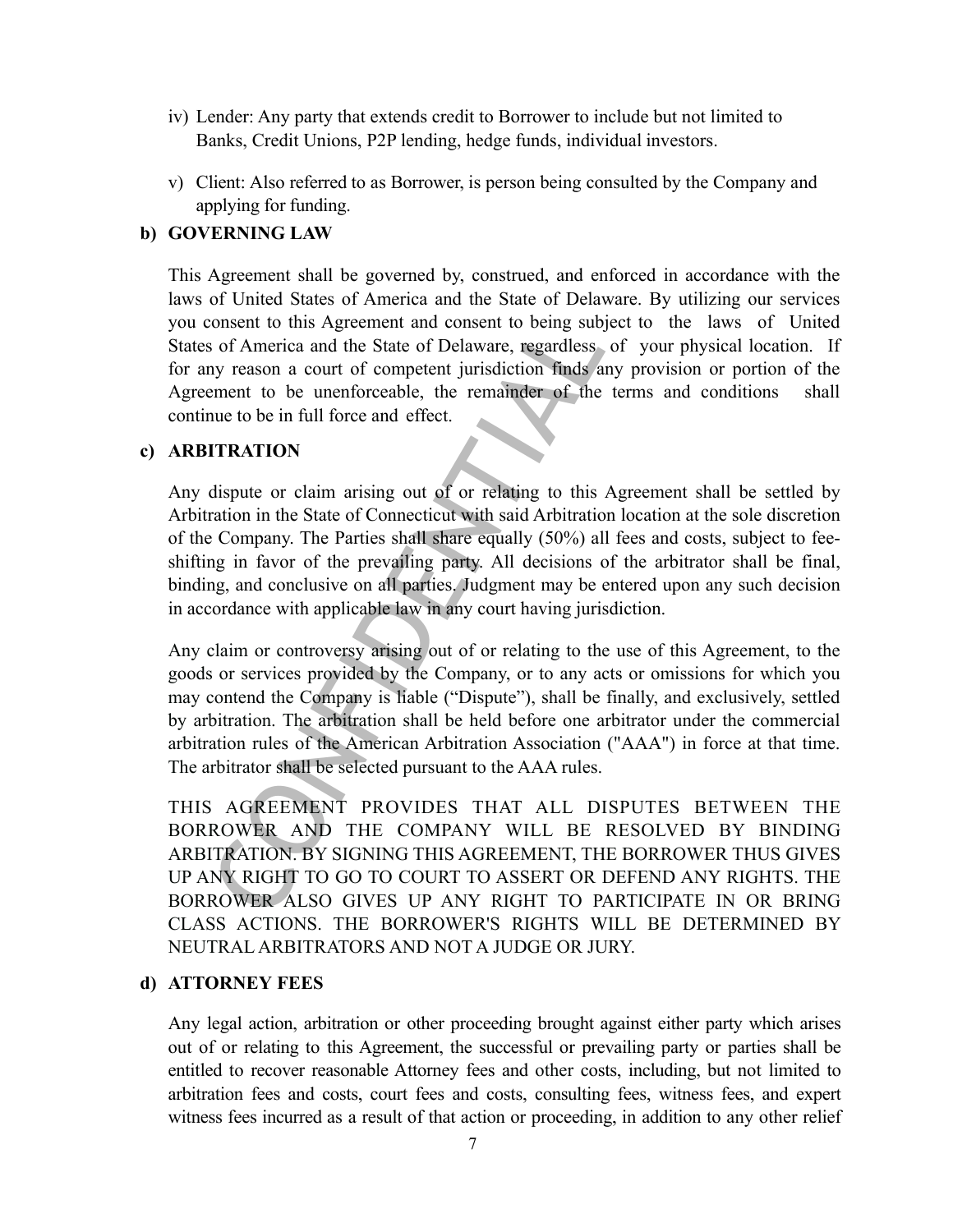the court or arbitrator deems necessary or entitled.

#### **e) AGREEMENT BINDING ON SUCCESSOR**

This Agreement constitutes the entire Agreement between all parties pertaining to the subject matter contained within and supersedes all prior and contemporaneous Agreements, representations, and understandings of the parties. No supplement, modification, or amendment of this Agreement shall be binding unless executed in writing by all the parties and mailed via first class mail. Subject to the limitations on assignment set forth above, this Agreement insures to the benefit of, and is binding on the parties and their respective heirs, representatives, and/or assigns.

## **f) WAIVER & SERVERABILITY**

No waiver of any provision of this Agreement shall be deemed, or shall constitute, a waiver of any other provision, whether or not similar, nor shall any waiver constitute a continuing waiver. No waiver shall be binding unless executed in writing by the party making the waiver. If any provision of this Agreement is declared invalid or unenforceable, in whole or in part, for any reason, it is the intent of the Parties that all the other provisions of this Agreement, or portions of them, be construed to remain fully valid, enforceable, and binding on the parties.

## **g) ENTIRE AGREEMENT**

Solution and their respective heirs, representatives, and/or as<br>
VER & SERVERABILITY<br>
vaiver of any provision of this Agreement shall be<br>
or of any other provision, whether or not similar, no<br>
nuting waiver. No waiver shal This Agreement constitutes the entire agreement between the Borrower and the Company and it supersedes all prior or contemporaneous communications, promises and proposals, whether oral, written or electronic, between the Borrower and the Company with respect to this agreement and information, software, products and services associated with it. A printed version of this Agreement and of any notice given in electronic form shall be admissible in judicial or administrative proceedings based upon or relating to this Agreement to the same extent and subject to the same conditions as other business documents and records originally generated and maintained in printed form. All rights not expressly granted herein are reserved.

**IN WITNESS WHEREOF**, the Parties hereto have duly entered and executed this Agreement as of the day and year first above written and represent and warrant that the Parties executing this Agreement on their behalf is duly authorized to execute this agreement and to obligate the Parties. Furthermore, each party hereby acknowledge that this agreement is the Complete and final agreement and that there are no other verbal, implied or assumed agreements.

**Borrower Signature** Date

 **Print Name and Title**

 $\mathcal{L}_\text{max}$  , and the set of the set of the set of the set of the set of the set of the set of the set of the set of the set of the set of the set of the set of the set of the set of the set of the set of the set of the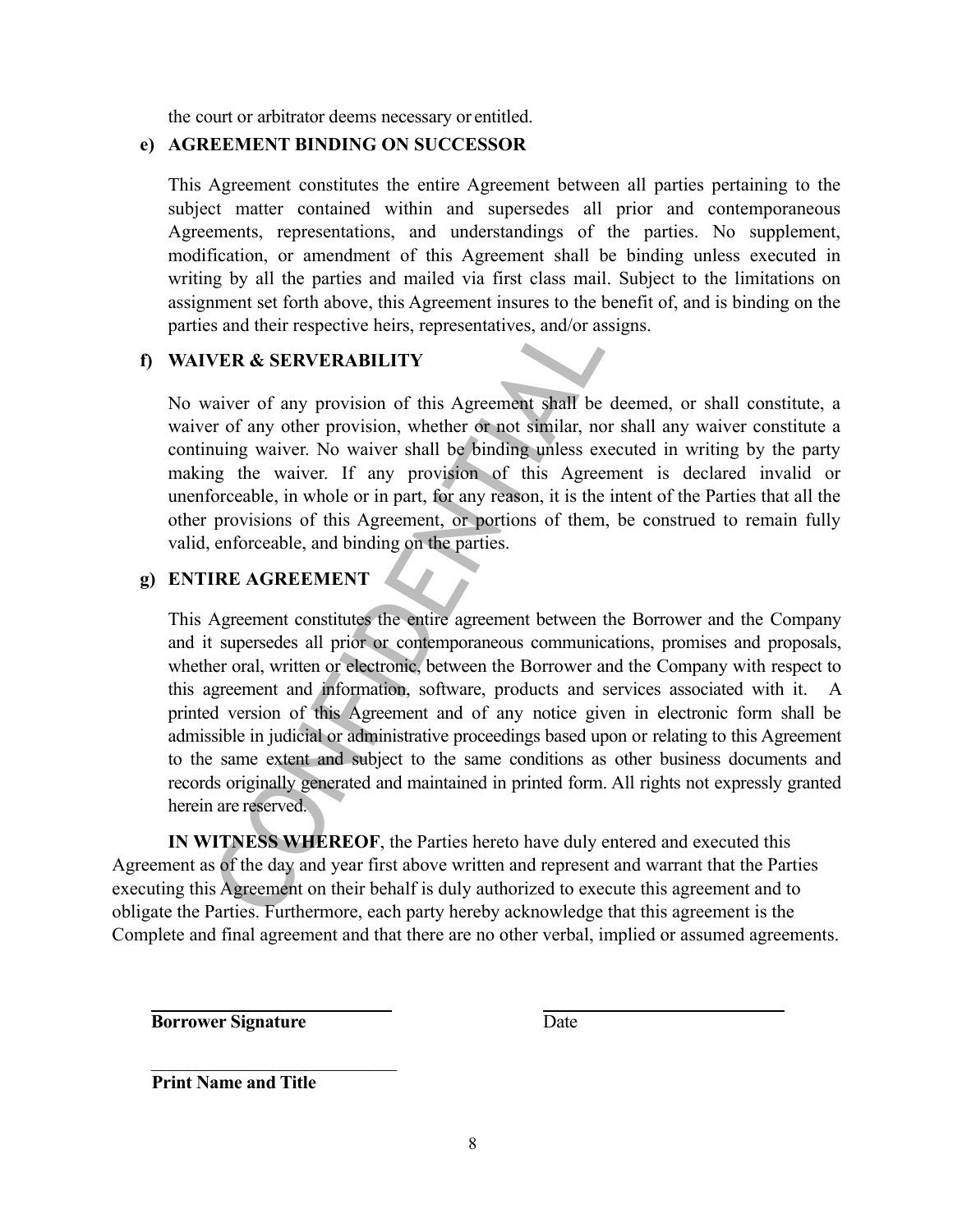|                                               | <b>Funding Application</b> |
|-----------------------------------------------|----------------------------|
| Full Legal Name                               |                            |
|                                               |                            |
| Date of Birth                                 |                            |
| Social Security Number                        |                            |
| Mother's Maiden Name                          |                            |
| Client E-Mail Address                         |                            |
| Home Phone Number                             |                            |
| Cell Phone Number                             |                            |
| Credit Score:                                 |                            |
| <b>Current Address</b>                        |                            |
| Current City, ST & Zip                        |                            |
| Own/Rent Amount(Please choose one and amount) |                            |
| <b>Address Duration</b>                       |                            |
| If less than 2 years:                         |                            |
| Previous Address                              |                            |
| Previous City, ST & Zip                       |                            |
|                                               |                            |
| Employer                                      |                            |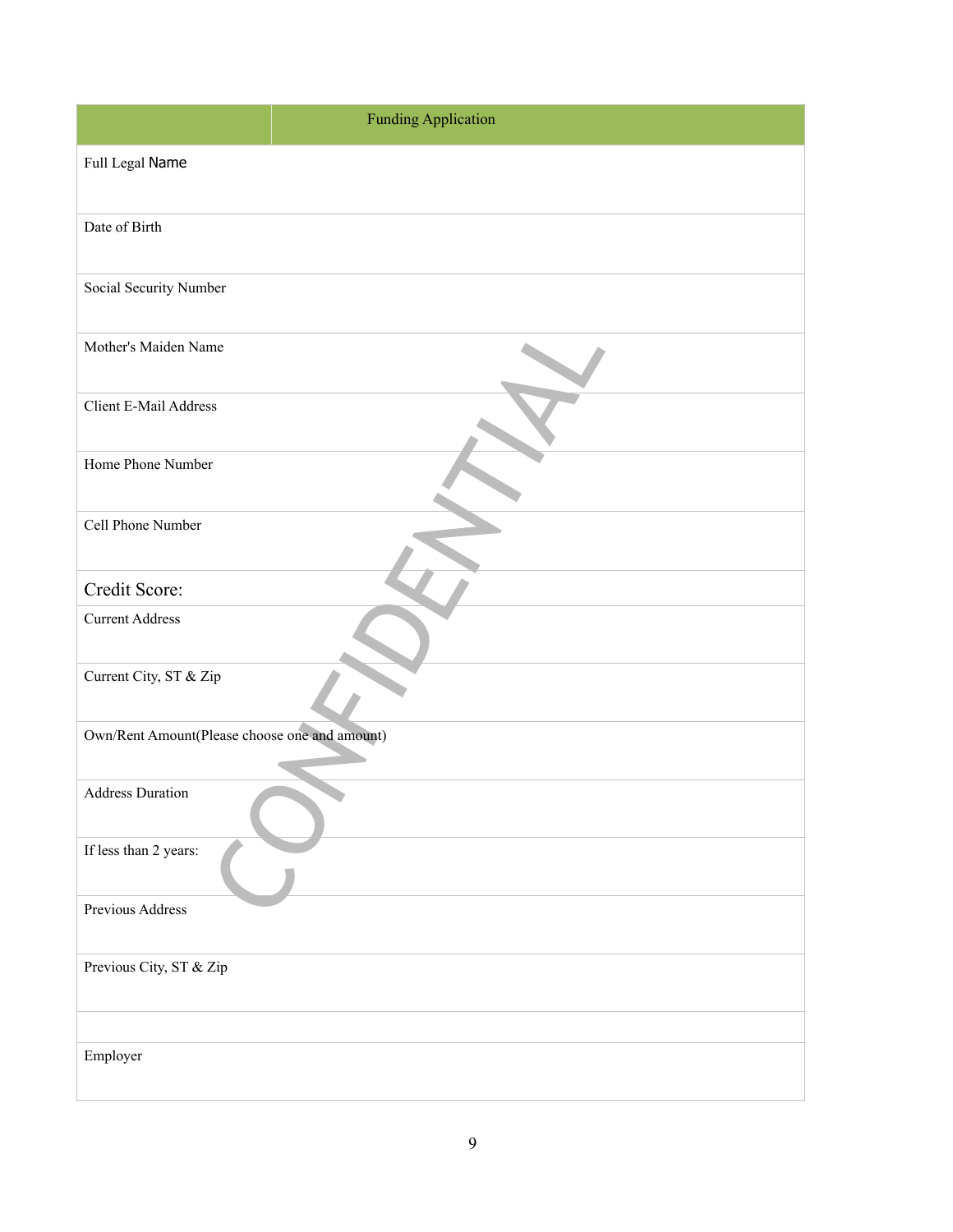| <b>Employer Address</b> |
|-------------------------|
| Employer City, ST & Zip |
| Employer Phone Number   |
| Occupation              |
| Date of Hire            |
| Annual Salary           |
| Other Income            |
| Source of Other Income  |
| Marital Status          |
| Citizenship:            |
| Drivers License #       |
| State of Issue          |
| Date of Issue           |
| <b>Expiration Date</b>  |
|                         |

Have you or anyone in your family ever served in the US Military? Provide details:

Amount of Funding Requested

Some Lenders verify identity by requesting a credit card to open a small account (typically \$5- \$10)

Please provide CC#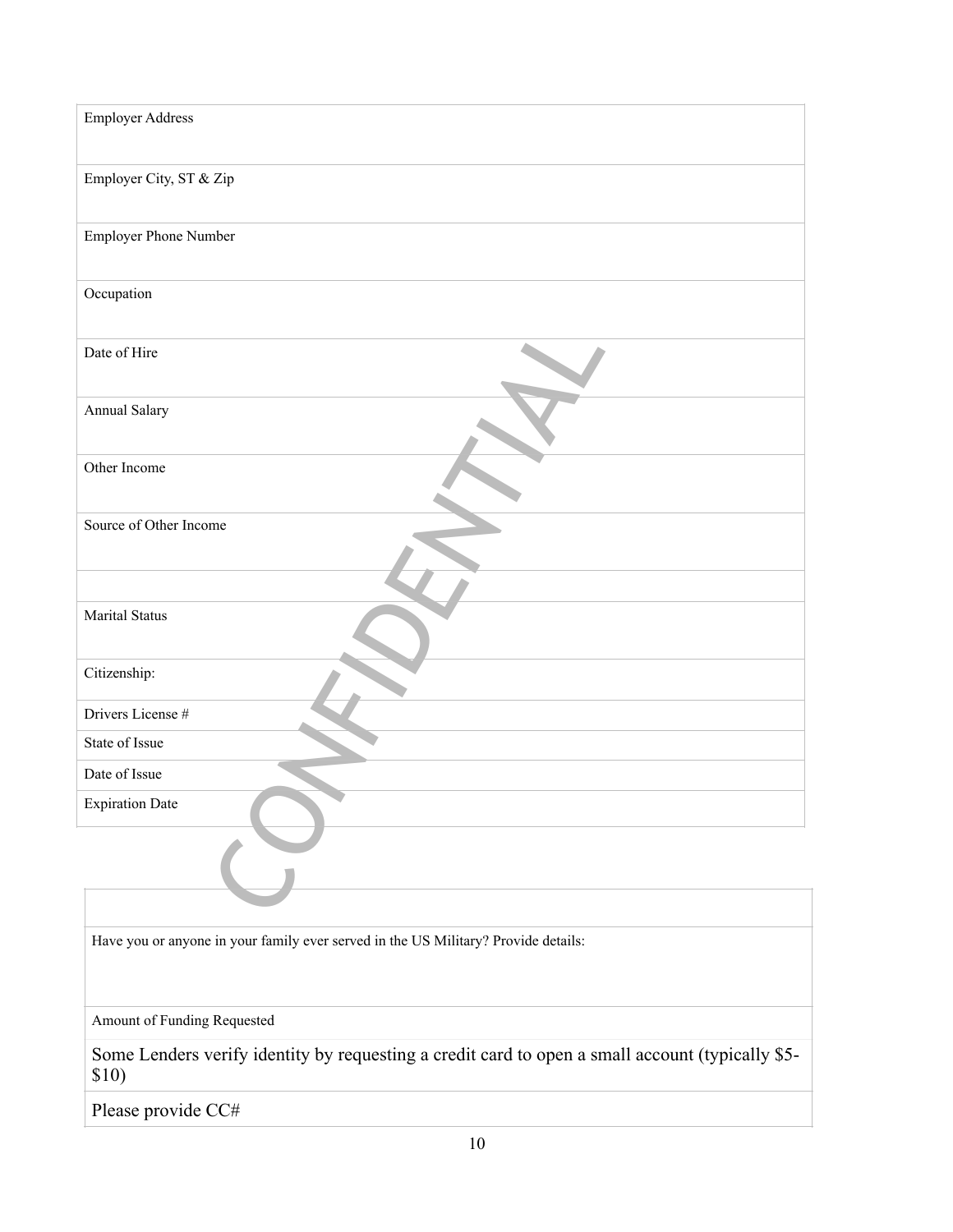| <b>Expiration Date:</b>                                             |
|---------------------------------------------------------------------|
| 3-digit security code                                               |
|                                                                     |
| <b>Credit Monitoring Website</b>                                    |
| User ID:                                                            |
| Password:                                                           |
|                                                                     |
| <b>Optional</b> (only fill out if seeking business funding as well) |
| Full Legal Name                                                     |
| <b>EIN</b>                                                          |
|                                                                     |
| <b>Business Address:</b>                                            |
| Business City, State & Zip:                                         |
|                                                                     |
| <b>Business Phone Number:</b>                                       |
|                                                                     |
| Date Started:                                                       |
| <b>State Started:</b>                                               |
| Type of Biz $(C, S, or LLC)$                                        |
|                                                                     |
| Type of Industry/Business:                                          |
|                                                                     |
| <b>Gross Annual Sales:</b>                                          |
| Net Business Income:                                                |

Total Number of Employees: